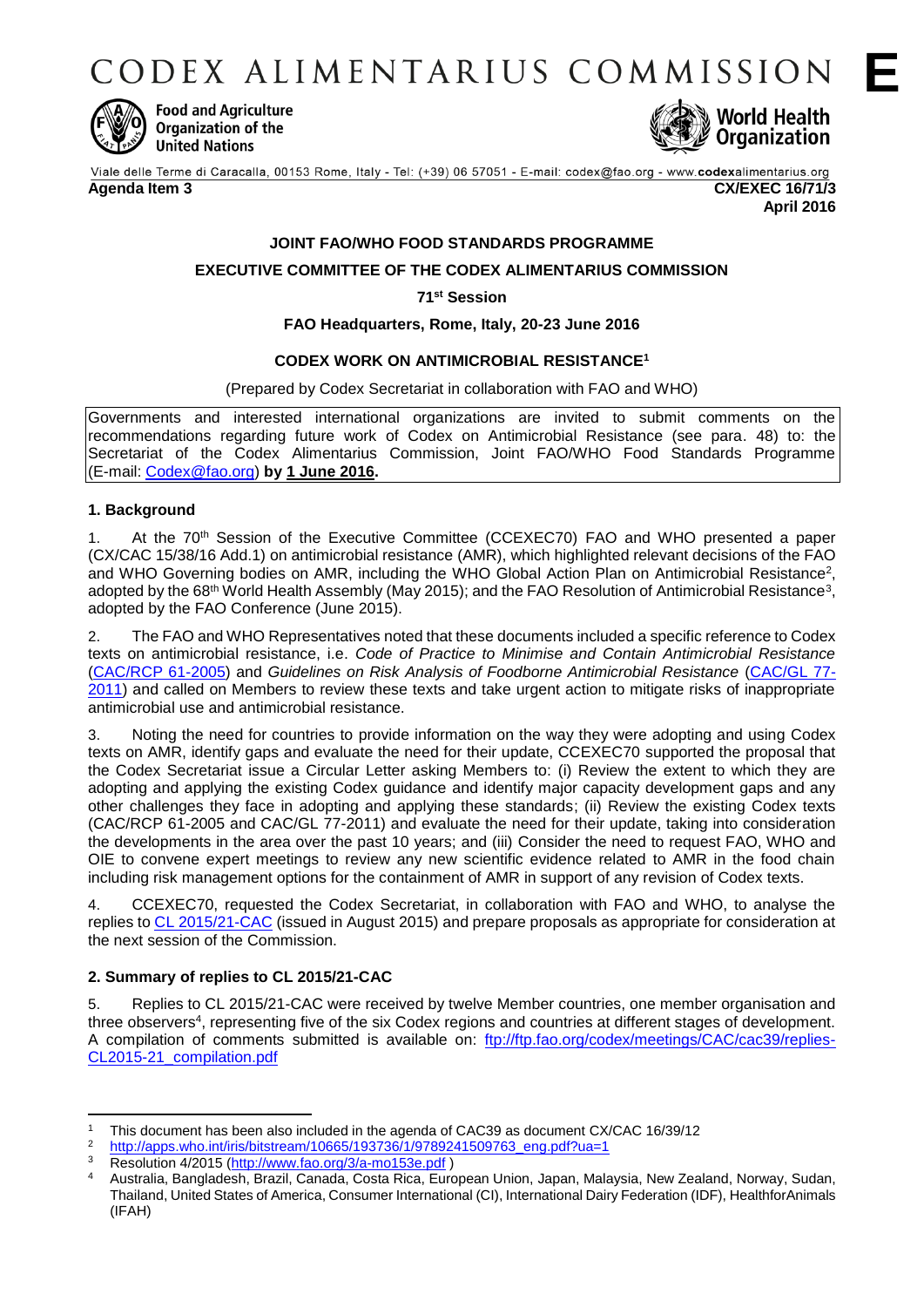#### *General Comments*

6. Respondents generally recognised the threat to human health posed by AMR and the need to have in place a structured and long term strategy to address this global issue. A number of members specified that they have already a national strategy or plan of action on antimicrobial resistance in place or plan to develop one in the near future. The plans of action already in place focus on the prevention, detection, monitoring and control of AMR across all sectors with the goal of reducing the total use of antimicrobials while securing their availability for the treatment of microbial infections. The status of the implementation of the plans varied among countries, with some already revising and evaluating their plans and others at the initial stage of development.

7. Most of the countries are in favour of the revision of the Codex texts on AMR, which should consider relevant resolutions of FAO, WHO and OIE.

#### **a) Review the extent to which the** *Code of Practice to Minimise and Contain Antimicrobial Resistance*  **(CAC/RCP 61-2005) and the** *Guidelines on Risk Analysis of Foodborne Antimicrobial Resistance*  **(CAC/GL 77-2011) have been adopted and applied.**

8. Many of the respondents indicated to have adopted and be applying all or parts of the recommendations of the *Code of Practice to Minimise and Contain Antimicrobial Resistance* (CAC/RCP 61-2005) and the *Guidelines on Risk Analysis of Foodborne Antimicrobial Resistance* (CAC/GL 77-2011).

9. Other respondents explained that they are using the two texts as a reference in their AMR strategies and that the application should take into account the capacity development needs of various stakeholders. In contrast, a few respondents explained that they were not yet applying the documents because they didn't have the necessary legislation in place.

10. The responses show that members use the *Code of Practice* mainly in the development of strategies for the responsible use of antimicrobials in all sectors and for the reduction of antimicrobial use. The *Guidelines* are mainly used for the evaluation/assessment of veterinary antimicrobial drugs before their placement in the market or to draft a risk profile of AMR.

#### **b) Identify major capacity development gaps and any other challenges faced in adopting and applying CAC/RCP 61-2005 and CAC/GL 77-2011.**

11. The majority of respondents identified "monitor" and "control" of the use of antimicrobials (AM) and "surveillance" for antimicrobial resistant organisms, as the major development gaps and highlighted the lack of experience in implementing integrated monitoring and surveillance. Improved capacity to carry out systematic and integrated monitoring and surveillance would improve the quality and comparability of AMR data and facilitate the analysis of the impact of the measures taken.

12. Respondents also indicated the need for: (i) more guidance on the use of the *Guidelines* and suggested to provide practical examples, e.g. how to draw conclusions and make decisions from a risk profile; (ii) to develop the legislative framework; (iii) raising awareness among all involved in the distribution, use and marketing of AM; (iv) making the *Guidelines* simpler for policy makers; (v) detecting emerging risks in time; and (vi) guidance on the evaluation of risk factors and knowledge gaps on the source attribution of antimicrobial resistance.

#### **c) Review the existing CAC/RCP 61-2005 and CAC/GL 77-2011 and evaluate the need for their update, taking into consideration the developments in the area over the past 10 years.**

13. The majority of the respondents were in favour of reviewing the two documents to reflect developments in recent years and, in particular, to strengthen and further clarify the provisions in:

- CAC/RCP 61-2005: to take into consideration new evidence related to AMR; highlight the "One Health" approach in the prudent and responsible use of AM; broaden the scope to all foods (including those of plant origin) and stress the need for countries to develop and implement national action plans.
- CAC/GL 77-2011: to address a number of gaps related to (i) preliminary foodborne AMR risk management activities; (ii) risk profiles, i.e. pathways and extent of transmission of resistant organisms through foods of animals, identifying risk foods; (iii) identification, evaluation and selection of risk management options; and (iv) surveillance of use of antimicrobial agents and resistant microorganism and determinants.

14. Regarding CAC/RCP 61-2005 it was also noted that the revision should not duplicate OIE guidance but focus on the specificities of the Codex mandate. Regarding CAC/GL 77-2011, it was also noted that more experience on the use of CAC/GL 77-2011 might be necessary before considering its review.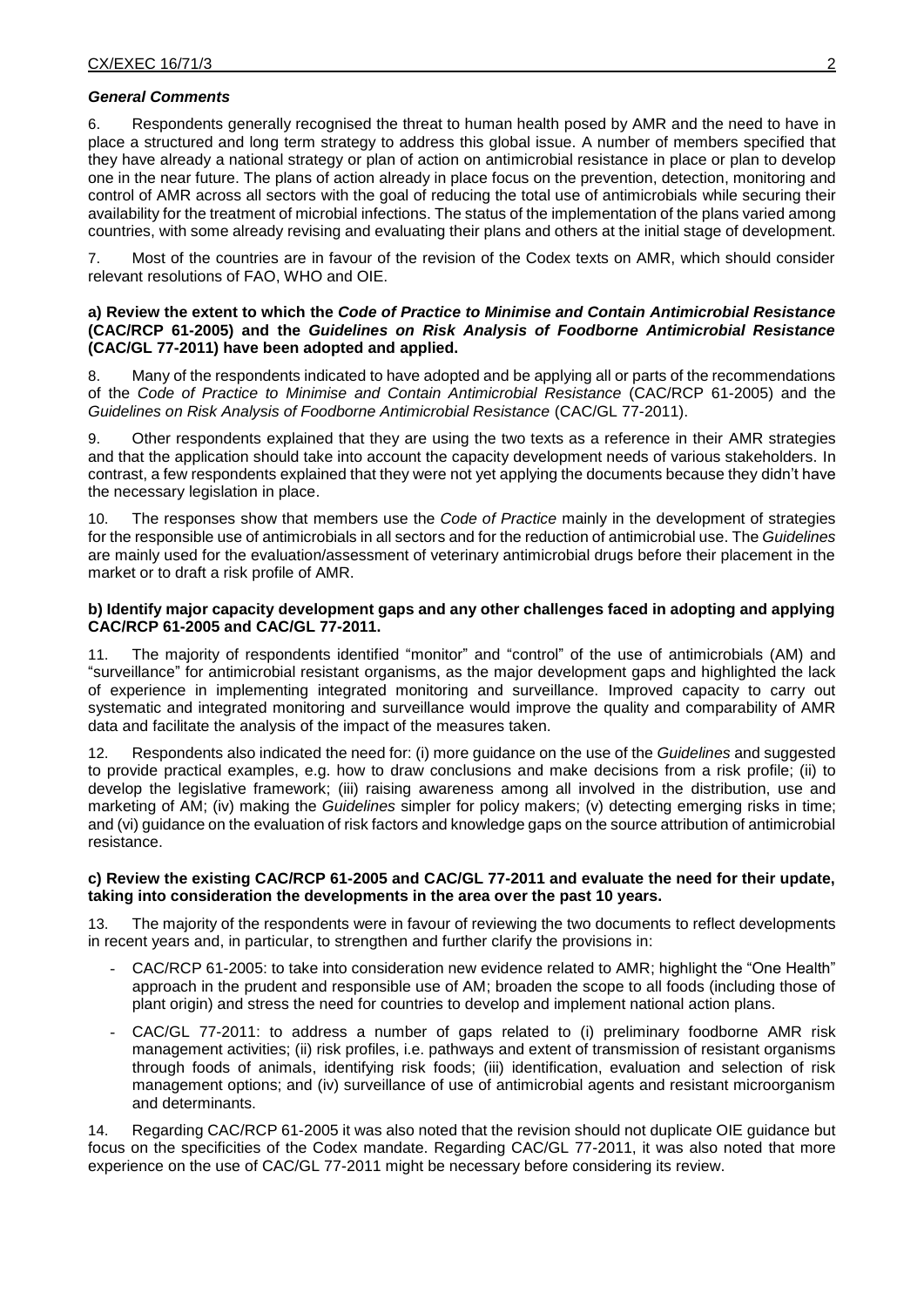15. A few respondents were of the view that the documents were adequate, and that at this time there was no need for their update and that further work could be considered at a later time when countries will have more experience in implementation of national action plans on AMR.

16. Some overarching considerations were also identified, e.g. the use of new technologies (e.g. genome sequencing) which could influence the direction of any revision.

#### **d) Consider the need to request FAO, WHO and OIE to convene expert meetings to review any new scientific evidence related to AMR in the food chain including risk management options for the containment of AMR in support of any revision of Codex texts.**

The majority of the respondents were in favour of requesting FAO, WHO and OIE to convene expert meetings, while others did not identify any specific need or were of the view that such request was premature as countries were still developing (or at the early stages of implementation of) their action plans on AMR.

18. Respondents in favour noted that the outcome of FAO, WHO and OIE expert meetings, bringing together experts from various sectors, would reinforce the scientific basis of Codex texts on AMR in line with the principles of the Codex Alimentarius.

19. In addition to the review of Codex texts and new scientific evidence related to AMR, respondents suggested that the scope of expert meetings could include:

- i. Advice on the role that new sequencing technologies could play in advocating for an integrated and coordinated surveillance and reporting framework;
- ii. Recommendations to support the national efforts against AMR risks in light of newly available information on foodborne AMR including epidemiological surveillance data;
- iii. Identification of AMR threats which create the greatest risks to public health for which Codex should develop specific recommendation;
- iv. Recommendations on a mechanism to house the findings from previous work;
- v. Development of a process for setting transparent national targets for AM use and AMR;
- vi. Setting thresholds for targeted reductions of AM use in animal production;
- vii. Identification of AM whose use should be restricted to human medicine.

### **3. Major developments on AMR**

20. The high level recognition and political commitments of both FAO and WHO member countries to addressing AMR is reflected in the recent Resolutions agreed by their respective governing bodies and the adoption, in May 2015, of the WHO Global Action Plan on AMR which also recognized the role of FAO and OIE in addressing this issue. More details on these aspects are available in CX/CAC [15/38/16 Add 1.](ftp://ftp.fao.org/Codex/meetings/CAC/cac38/cac38_16_add1E.pdf) Since then both FAO and WHO have been working independently, as well as jointly and with the OIE, to follow up on the implementation of the Resolutions and the WHO Global Action Plan in their respective areas. Due to the One Health nature of dealing with AMR, the tripartite of FAO, WHO and OIE have established an AMR working group, which works to ensure a coordinated, complementary and comprehensive global approach to addressing AMR. An example of this collaboration is the recent publication of a tripartite manual to support development of national action plans on AMR<sup>5</sup>. ()

# **a) FAO**

21. To support the implementation of the FAO Resolution on AMR and contribute appropriately to the AMR Global Action Plan, FAO has developed a plan of action which defines its role and approach to supporting the food and agriculture sectors on the issue of AMR. This revolves around the four pillars of: (i) Awareness; (ii) Evidence; (iii) Governance; and (iv) Practices; and focuses on a cross cutting approach to ensure involvement of the relevant food and agriculture entities as well as the legislative and standard setting bodies. It places particular emphasis on an integrated and multidisciplinary approach along the food chain. Some of the aspects with particular relevance for food safety are highlighted here.

i. There is limited information on antimicrobial resistance, antimicrobial use and the impact of AMR in the food and agriculture sectors, particularly in low and middle income countries. While it should not delay action this dearth of knowledge needs to be addressed in order to improve engagement with the food and agriculture sectors on AMR.

<sup>-</sup><sup>5</sup> <http://www.who.int/entity/drugresistance/action-plans/manual/en/index.html>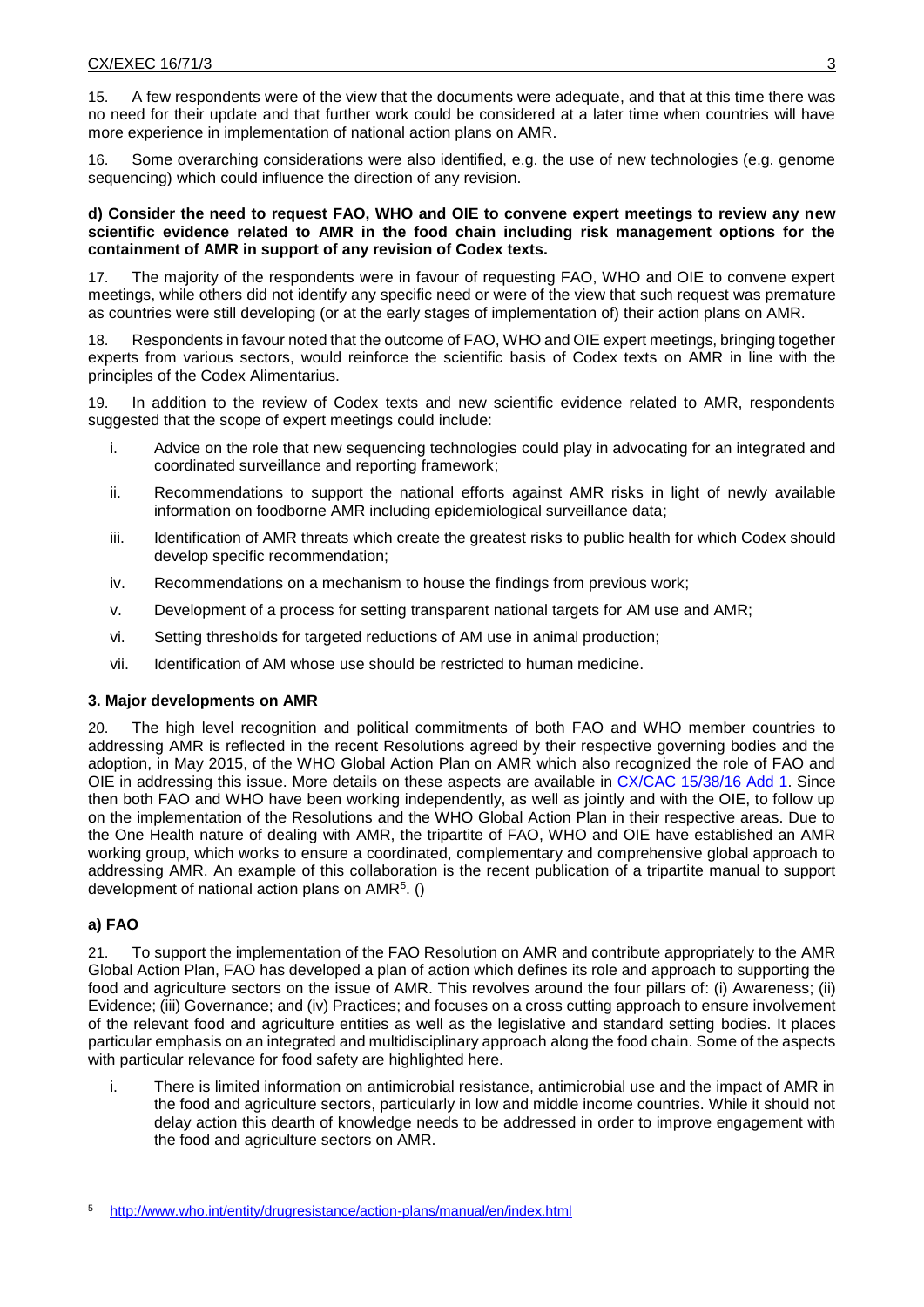- ii. Building on its existing activities on animal, plant health and food safety legislation, FAO has started working to identify the legal elements relevant for AMR and AMU and making recommendations on mainstreaming the related obligations and responsibilities into the relevant legislation.
- iii. FAO is supporting strengthening of capacities in this area of data collection and surveillance and monitoring in the food chain. For example, work is ongoing to expand on existing laboratory mapping tools that are used in the animal health sector to assess capacity in relation to resistance determination and in a manner that is consistent and complementary to other relevant assessment tools. Strengthening laboratory capacity for residue monitoring is an ongoing activity which has a particular importance in monitoring implementation of regulations with regard to use of veterinary drugs, including antimicrobials. In terms of new technologies FAO is working to increase awareness of countries on the use of whole genome sequencing in food safety management including antimicrobial resistance and a technical meeting on this will be convened in FAO in May 2016.  $6$
- iv. Initial country work that FAO has recently engaged in highlights the many capacity development needs which need to be addressed ranging from basic awareness and knowledge amongst the food and agriculture sector to strengthening monitoring and surveillance capacity, and implementing good practices. In this context FAO is supporting better use of existing materials and tools to enhance good practices.
- v. FAO is working on the development of tools and instruments to support regulation and use of antimicrobial chemicals (e.g. pesticides and veterinary drugs) in the agriculture sector. For example, specific technical guidelines for registration and setting specifications for pesticides are under development as well as a toolkit to assist developing countries in assessment and registration of pesticides including those which are antimicrobials.
- vi. FAO is developing a Progressive Management Pathway to support countries in the process of their auto-assessments, development, implementation and evolution of national action plans on AMR, with emphasis on the factors addressing antimicrobial use and resistance in food and agriculture. This is based on successful experiences with the development, implementation and use of such pathways and stepwise approaches particularly in the animal health area.
- vii. FAO continues to engage strongly with the animal feed sector and the issue of AMR have been part of the discussions with that sector for the past two years with an initial focus on awareness raising with regard to AMR.

### **b) WHO**

### WHO Advisory Group on Integrated Surveillance of Antimicrobial Resistance (WHO-AGISAR)

22. WHO-AGISAR was established in 2008 to provide WHO with evidence supported expert advice on issues related to AMR from the food chain and to support WHO in strengthening laboratory capacity of its Member countries for integrated surveillance of AMR, taking a One Health approach. AGISAR has published a guidance document providing the basic information for establishing a programme for integrated surveillance of antimicrobial resistance, taking a step-by-step approach to designing the programme and using standardized and validated antimicrobial susceptibility testing methods and harmonized interpretative criteria<sup>7</sup>.

23. This document is being updated to include the use of new technologies such as the Whole Genome Sequencing for integrated surveillance of AMR, taking a "One Health" approach in support of the implementation of the Global Action Plan.

24. Since the adoption of the global action plan (GAP) on AMR in May 2015, WHO has actively started implementation, through whole-of-society engagement including a One Health approach. In June 2015, the WHO Advisory Group on Integrated Surveillance of Antimicrobial Resistance (AGISAR) developed a five-year strategic framework to support the GAP, and five thematic working groups were established to operationalize this framework with the ultimate aim to minimize the public health impact of AMR associated with the use of antimicrobials in the food chain.

- 25. Major planned activities include:
	- i. Capacity building:

-

a. WHO has continued laboratory capacity strengthening activities for veterinarians, food microbiologists, epidemiologists and medical doctors, on integrated surveillance of AMR in foodborne and enteric pathogens

<sup>6</sup> For more details see:<http://www.fao.org/about/meetings/wgs-on-food-safety-management/en/>

[http://apps.who.int/iris/bitstream/10665/91778/1/9789241506311\\_eng.pdf?ua=1](http://apps.who.int/iris/bitstream/10665/91778/1/9789241506311_eng.pdf?ua=1)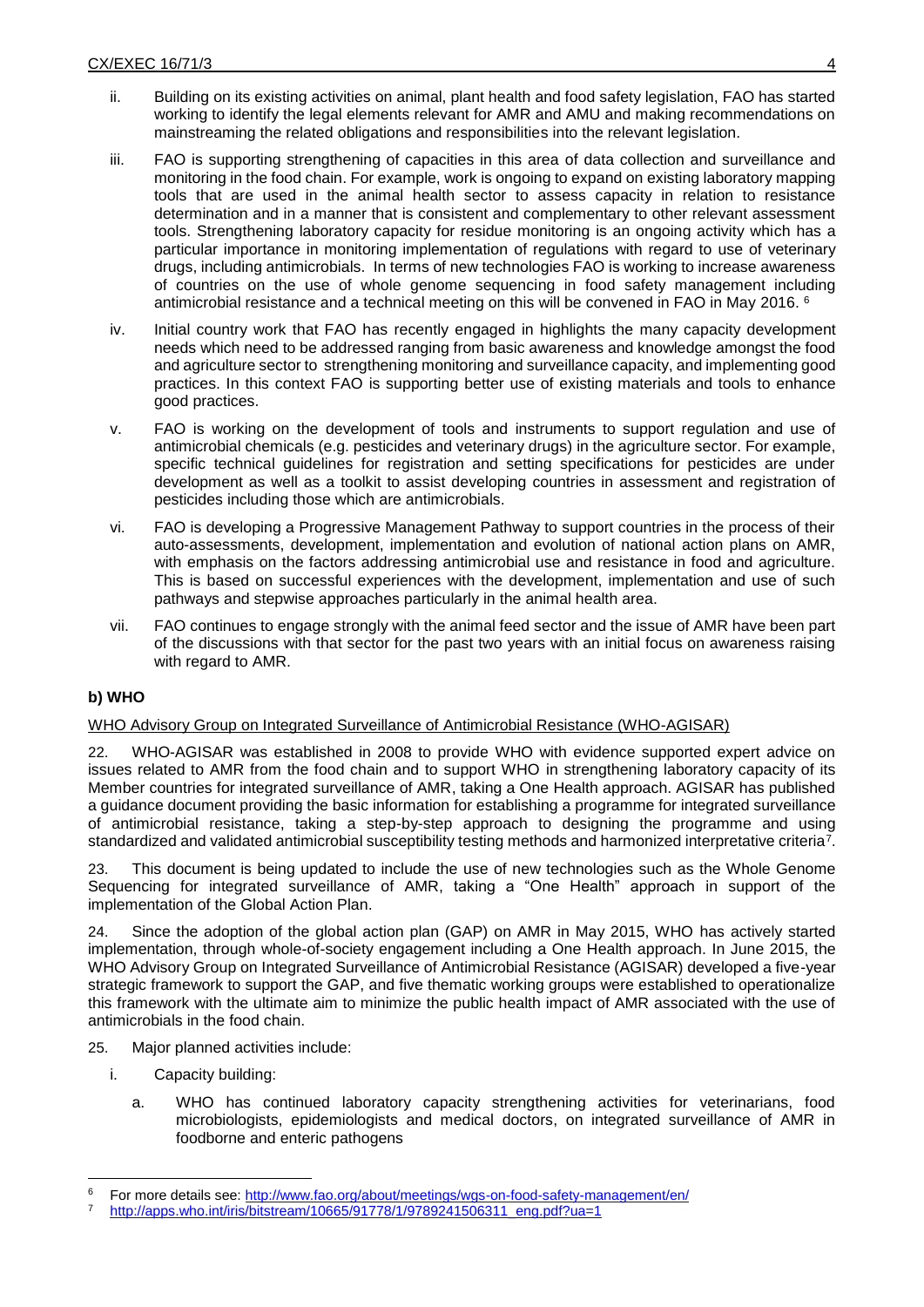- b. WHO has implemented AGISAR pilot projects in 20 developing countries with the aim to build capacity, generate data on antimicrobial usage and antimicrobial resistance in order to inform policy and at the same time foster cross-sectoral collaboration. Four of these pilot projects (Cambodia, India, Kenya and Vietnam) have been implemented with FAO.
- c. WHO has developed a Global "One Health" Curriculum on the use of Whole Genome Sequencing for integrated surveillance of AMR with a first implementation in Bangkok Thailand in April 2016 with FAO and OIE participation.
- ii. WHO has developed, in collaboration with FAO and OIE, a Tripartite manual for development on National Action Plans on AMR taking a One Health approach. The three organisations are committed to joining forces in supporting their member states in the development of National Action plans to AMR taking a holistic, multisectoral approach
- iii. WHO is implementing, jointly with the WHO Collaborating Center on Foodborne AMR and Genonics in Denmark, a Global Sewage Surveillance project. The project will serve as proof-of-concept for applying meta genomic approaches to sewage to detect, control, prevent and predict human infectious diseases, including foodborne diseases associated with resistant bacteria.

# Critically Important Antimicrobials for Human Medicine

26. The World Health Organization (WHO) has developed criteria to rank antimicrobials according to their importance in human medicine. The WHO list of Critically Important Antimicrobials (CIA) was developed to provide a tool for developing risk management strategies related to antimicrobial use in food production animals. The list was first developed in Canberra in 2005 and then revised in Copenhagen in 2007 and 2009, in Oslo in 2011 and most recently in Bogota in 2013<sup>8</sup>.

27. At the WHO meeting in Bogota, it was recommended that WHO develop a Guideline on the use of antimicrobial agents in food animals that would take into account the WHO CIA List. A revision of the WHO CIA list that will feed into the development of such a Guideline is underway.

# **4. Conclusion**

### General conclusion

28. Consistent with decisions taken at the statutory bodies of FAO and WHO regarding AMR, Codex members have recognised the importance and urgency to address AMR and generally are supporting new work to address gaps and new developments in these areas.

29. Members have also recognised the need for an integrated and multidisciplinary approach to AMR and support FAO and WHO action plans to continue working in this area and assist countries to develop their capacity to address AMR at national level using an integrated and multidisciplinary approach, such as the One Health approach.

30. Countries have also emphasised the need for integrated surveillance of AMR and for monitoring the use of antimicrobials for updated scientific information to underpin Codex work.

### Future work in Codex

-

31. Replies to the CL indicate that Members are generally using and have adopted the two Codex texts on AMR. It also appears that since CAC/GL 77-2011 is quite new, countries will need more time and experience to identify gaps or needs for its revision.

32. On the contrary for CAC/RCP 61-2005, which has been in use for a longer time, respondents have identified some gaps and needs for updating; in particular with regard to: the inclusion of references to the WHO and OIE lists of Critically Important Antimicrobials; the need to address the use of antimicrobials as growth promoters; the use of alternatives to AM (e.g. vaccines); guidance of monitoring the use of AM.

33. Comments have also highlighted the importance of the One Health approach and the need to broaden the text to consider all uses on antimicrobials in agriculture, i.e. not to limit to the use in animal production and to address the entire food chain.

http://www.who.int/foodsafety/areas\_work/antimicrobial-resistance/cia/en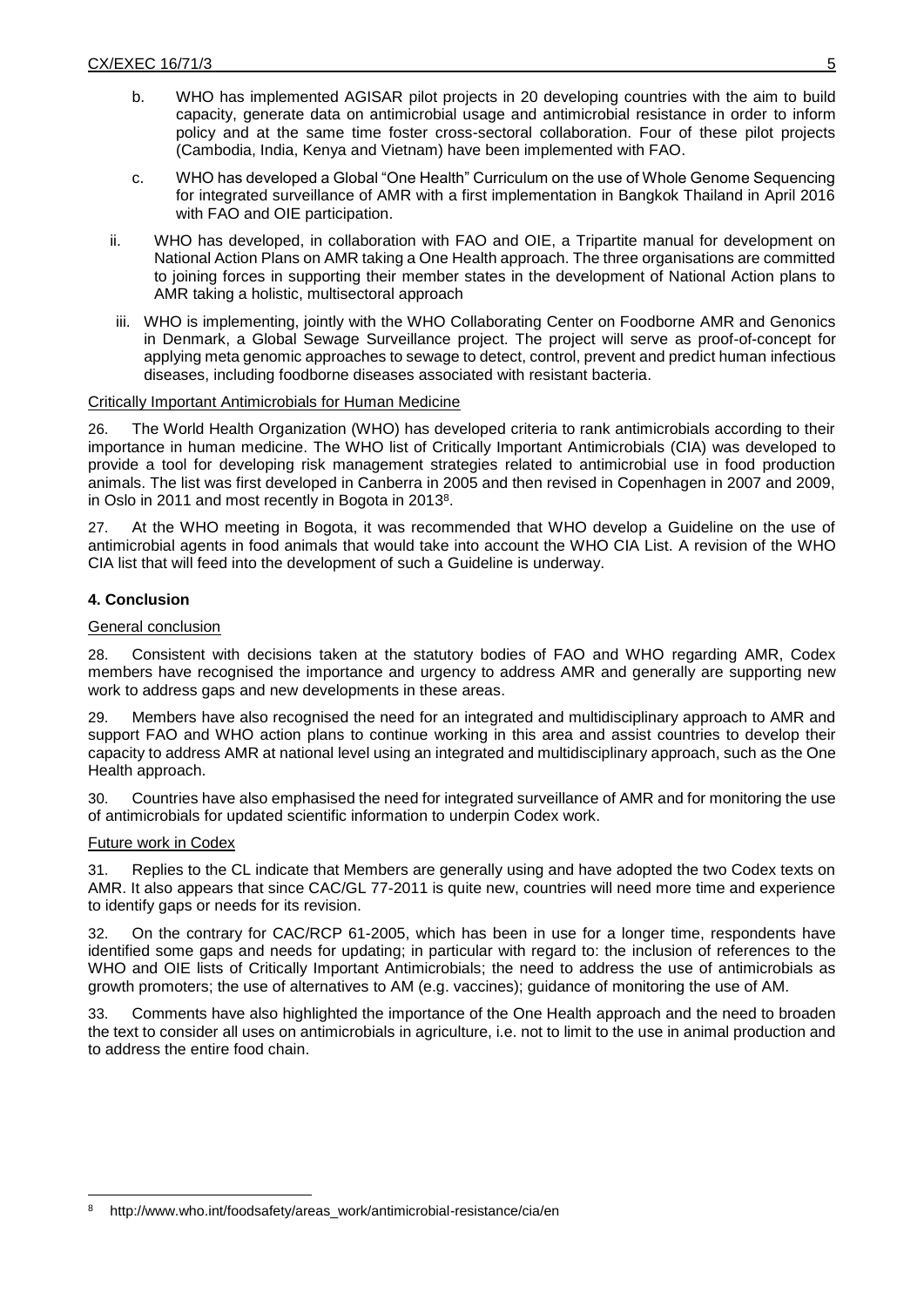34. Many respondents identified integrated surveillance as an area, which might challenge future work. In this regard it should be noted that although CAC/GL 77-2011 emphasises the importance of programmes for surveillance of use and prevalence of foodborne AMR as important sources of information needed for risk analysis, the Guidelines do not provide specific guidance to countries on how to develop and implement such programmes. It should also be noted that WHO-AGISAR has developed guidance on integrated surveillance of AMR<sup>9</sup> and that FAO and WHO are supporting countries to strengthening their capacities in this area (see para.25). A specific Codex text on this subject, using the One Health approach and based on AGISAR Guidance, would be a valuable support to FAO, WHO and countries activities and would underpin the importance of surveillance in combatting foodborne AMR.

- 35. Therefore, it is suggested that Codex considers starting new work in the following two areas:
	- i. Revision of CAC/RCP 61-2005: update information and broaden the scope to include minimisation and containment of AMR in all foods;
	- ii. Development of guidelines of surveillance of AMR microorganisms, based on WHO AGISAR guidance.

36. Respondents have also indicated other gaps in Codex texts, in particular the use of new technologies (e.g. genome sequencing) in risk assessment. While recognising the importance of these technologies, it seems necessary that an FAO, WHO and OIE experts meeting might better inform Codex in the identification of specific areas for new work.

37. As to the mechanism for carrying out this work, it has been recognised that AMR might fall within the mandate of different committees, such as the Committees on Food Hygiene (CCFH) for the aspects of hygiene (e.g. preventing the spread of AMR microorganisms through the food chain) and Residues of Veterinary Drugs (CCRVDF) and Pesticides Residues (CCPR) for the aspects related to residues derived from the use of antimicrobials in agriculture (animal and crop production). However, in view of the need to give a prompt reply to FAO and WHO resolutions on AMR, it seems that a dedicated Task Force would be the most appropriate mechanism. In particular because by grouping expertise to work exclusively on AMR under the same umbrella it would allow rapid progress and because such work would not interfere with the schedule of work of existing Committees.

38. It should be noted that the establishment of a dedicated Task Force is in line with Codex procedure which provides for these cases "to give first consideration to the establishment of an ad hoc Intergovernmental Task Force". (Criteria for the Establishment of Subsidiary Bodies of the Codex Alimentarius Commission - Procedural Manual).

39. For such a Task Force to be created, it is first necessary to identify a host country, who will be responsible for all expenses associated with the operation of the Task Force. In this regard, consideration could also be given to sharing mechanisms, e.g. co-host the Task Force, co-host meetings of the Task Force, etc.

### Need for FAO, WHO and OIE Expert Meetings

-

A number of respondents recalled the previous scientific advice that FAO, WHO and OIE had provided in relation to AMR and noted that given the time passed and the number of developments in this area there was a need to update recommendations to member countries.

41. Some of the areas identified for potential consideration by an FAO/WHO expert meeting included:

- i. Identify all potential sources/contributors to foodborne AMR;
- ii. Review any new scientific evidence related to AMR in the food chain, including on resistance transmission (e.g. plasmid borne resistance) and consider its importance for foodborne AMR and practices to mitigate resistance in the food chain;
- iii. Identify and evaluate risk management measure that countries have taken to address AMR and provide advice accordingly on effective risk management options;
- iv. Advise on how to bridge between those antimicrobials identified as critically important for human health and changing practices in the food and agriculture sector, which still require antimicrobials to remain effective.

42. Considering the challenge faced by the food and agriculture sector to change practices as well as meet the global food needs, consideration may also need to be given to providing advice on alternatives to antimicrobials in particular value chains which would support behaviour change and implementation of practices aimed at addressing AMR.

http://www.who.int/iris/bitstream/10665/91778/1/9789241506311\_eng.pdf?ua=1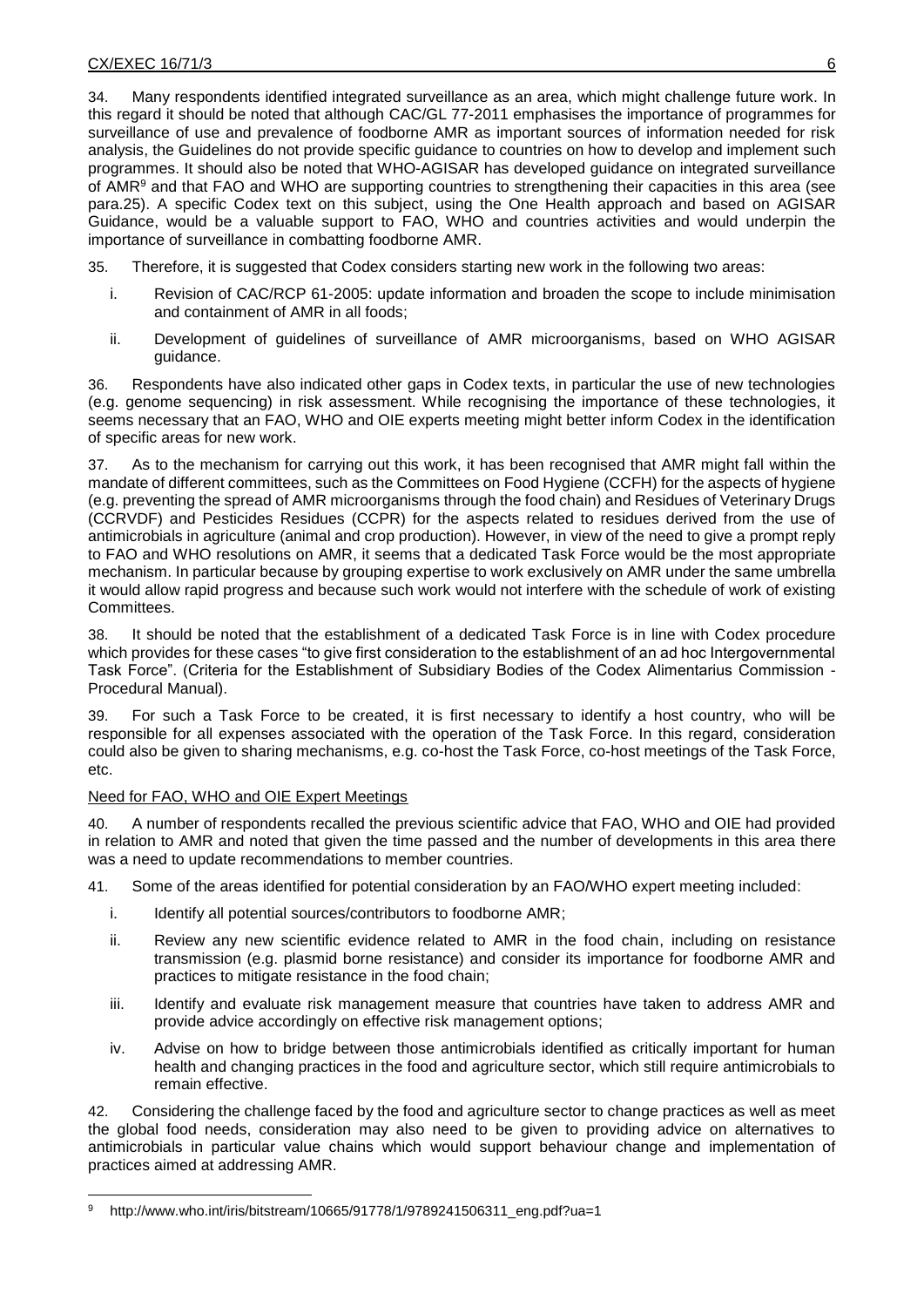43. While FAO/WHO are the primary providers of scientific advice to Codex, in light of the tripartite FAO/WHO/OIE collaboration on antimicrobial resistance and the One Health approach, it would be appropriate that this expert advice is developed by FAO and WHO jointly with OIE.

44. Draft terms of reference for scientific advice are provided in Appendix 3. Given the evolving nature of the issue and the ongoing scientific work, such as the revision of the WHO CIA list, the mechanisms by which the scientific advice will be provided and key issues to be addressed should be refined accordingly.

#### Need for FAO and WHO activity on capacity development

45. A number of respondents indicated the critical need for capacity development to support implementation of the Codex texts but also highlighted the importance of country development of National Action Plans on AMR as a means of strengthening national efforts on AMR. At the global level there has been good coordination in relation to capacity development in this area which can be further built upon and strengthened. Following the publication of the tripartite Manual for developing national action plans on antimicrobial resistance<sup>10</sup>, FAO WHO and OIE are committed to joining forces in supporting their members in the development of National Action plans to AMR taking a holistic, multisectoral approach.

46. Considering the feedback from countries, there is a particular need to strengthen capacity in relation to risk analysis of Foodborne Antimicrobial Resistance. FAO and WHO have already developed some tools to support food safety risk analysis which can serve as a starting point. There may be a need to better promote their use as well as adapt some of the generic guidance to support specific AMR related needs and develop some new tools to support uptake at country level. Examples of focus areas which could be starting points for such work include risk profiles, dealing with uncertainty and communication/awareness of this issue.

47. Many respondents highlighted the importance of integrated surveillance systems for AMR. Work is already underway to support this through AGISAR and a number of initiatives underway to support laboratory capacity and surveillance relevant to AMR including the use of new technologies such as whole genome sequencing will aim to substantiate this. There is a need to further facilitate cross-sectoral collaboration to deliver truly integrated surveillance and intelligence based management of AMR.

48. Developing countries in particular also highlighted the need for improved legislative and regulatory frameworks to support efforts on AMR and in particular relative to antimicrobial use in the food and agriculture sector (registration, monitoring and control). Efforts are underway to develop a global database on AMR consumption in animals by OIE as well as in humans in WHO. Further efforts will be needed to ensure such efforts are complimented with data from all aspects of food and agriculture use.

### **5. Recommendations**

-

49. The Commission is invited to consider the following recommendations:

- i. Start new work on:
	- a. The revision of the *Code of Practice to Minimise and Contain Antimicrobial Resistance* (CAC/RCP 61-2005) (attached project document: Appendix 1, Part 1); and
	- b. The development of Guidance on Integrated Surveillance of Antimicrobial Resistance (attached project document: Appendix 1, Part 2);
- ii. Establish a dedicated Task Force on AMR (attached draft TORs: Appendix 2) and identify a host country(ies);
- iii. Request FAO/WHO to provide scientific advice on AMR, in collaboration with OIE (attached draft TORs: Appendix 3).
- iv. Request FAO and WHO to develop a capacity development programme to respond to the need identified.

<sup>10</sup> http://www.who.int/entity/drugresistance/action-plans/manual/en/index.html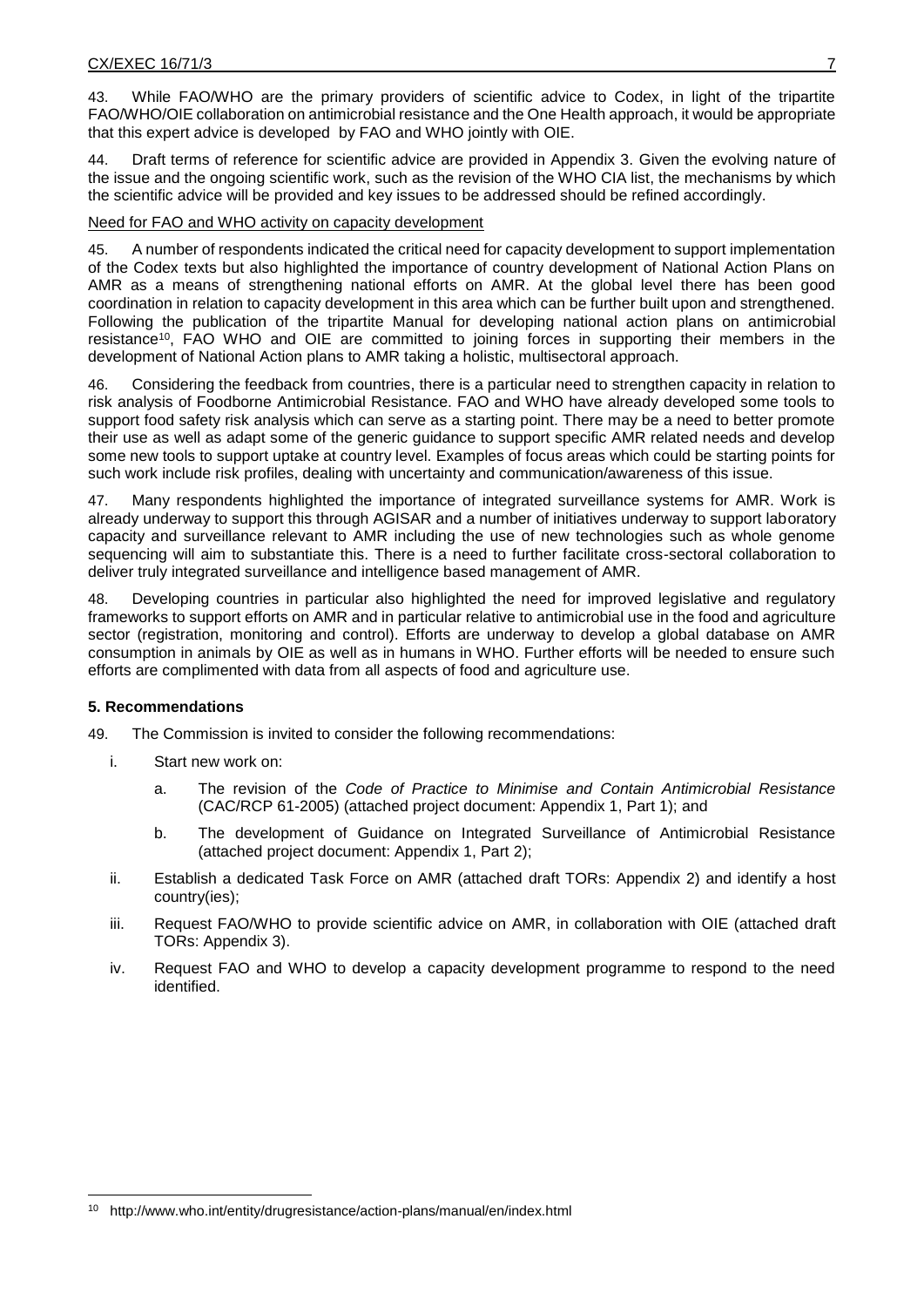# **Part 1**

# **Appendix 1**

### **PROJECT DOCUMENT /1**

#### **Proposal for new work on the revision of the** *Code of Practice to Minimise and Contain Antimicrobial Resistance* **(CAC/RCP 61-2005)**

#### **1. Purpose**

The purpose of the proposed new work is to revise the *Code of Practice to Minimise and Contain Antimicrobial Resistance* by broadening its scope to address all uses on antimicrobials in agriculture products (i.e. animals and crops) and thus minimizing the potential development of foodborne antimicrobial resistance. The revision should also take into account new developments, including the establishment of Lists of Critically Important Antimicrobials, and the work of FAO, WHO and OIE in this area.

### **2. Scope**

Guidance for the responsible and prudent use of antimicrobials in agriculture products is essential to minimize the potential adverse impact on public health in particular the development of antimicrobial resistance, which might result from the consumption of food. This work will define the respective responsibilities of all involved in the production of food along the food chain from primary producers to end consumers, including those involved in the production, selling, distribution and application of antimicrobials.

### **3. Relevance and timeliness**

The Codex Alimentarius Commission has actively been engaged in the fight against antimicrobial resistance (AMR) through standard setting, supported by the provision of scientific advice by FAO and WHO, often with participation of OIE. The major achievements of the Commission are the adoption of *the Code of Practice to Minimize and Contain Antimicrobial Resistance* (CAC/RCP 61-2005) developed by CCRVDF; and the *Guidelines on Risk Analysis of Foodborne Antimicrobial Resistance* (CAC/GL 77-2011) developed by the TFAMR.

In May 2014, the World Health Assembly adopted Resolution 68/20<sup>11</sup> calling for the development of a Global Action Plan on Antimicrobial Resistance and for strengthened collaboration between the Food and Agriculture Organization of the United Nations (FAO), the World Organisation for Animal Health (OIE) and the World Health Organization (WHO) to address antimicrobial resistance (AMR) within the context of "One Health".

The Second FAO/WHO International Conference on Nutrition (ICN2), which met on 19-21 November 2014, adopted a Rome Declaration on Nutrition<sup>12</sup>, which recognized that food systems need to contribute to preventing and addressing infectious diseases, including zoonotic diseases, and to tackling antimicrobial resistance.

In 2015 FAO and OIE actively contributed to the development of the WHO led Global Action Plan<sup>13</sup>, which was adopted by the World Health Assembly in May 2015 with WHA Resolution 68.7<sup>14</sup>.

The WHA Resolution urges WHO Member States to have in place, by May 2017, national action plans on antimicrobial resistance that are aligned with the Global Action Plan and with standards and guidelines established by relevant intergovernmental bodies, such as Codex. Furthermore, the GAP specifically states under Objective 2 of the Framework for Action: "FAO, with WHO, should review and update regularly the FAO/WHO Codex Alimentarius Code of Practice to minimize and contain antimicrobial resistance and the Codex Alimentarius guidelines for risk analysis of foodborne antimicrobial resistance."

The importance of access to effective antimicrobials, the health and economic consequences of AMR and the need for a coherent comprehensive and balanced approach to address the issue was discussed by FAO at the 24<sup>th</sup> Session of the Committee on Agriculture<sup>15</sup> (October 2014), the 151<sup>st</sup> Session of Council<sup>16</sup> (March 2015) and the 39th Session of Conference (June 2015). The 39th Session of the Conference adopted Resolution 4/2015 on AMR, which is aligned with and complements the WHA Resolution, and underlines FAO support for the implementation of the GAP.

1

<sup>11</sup> [http://apps.who.int/gb/ebwha/pdf\\_files/WHA68/A68\\_20-en.pdf](http://apps.who.int/gb/ebwha/pdf_files/WHA68/A68_20-en.pdf)<br>12 http://www.fae.org/2/o.ml542o.pdf

<sup>12</sup> <http://www.fao.org/3/a-ml542e.pdf>

<sup>&</sup>lt;sup>13</sup> [http://apps.who.int/iris/bitstream/10665/193736/1/9789241509763\\_eng.pdf?ua=1](http://apps.who.int/iris/bitstream/10665/193736/1/9789241509763_eng.pdf?ua=1)<br><sup>14</sup> http://apps.who.int/gb/chu/ba/ndf\_file=M/HA68/A68\_B7\_cp.pdf

<sup>&</sup>lt;sup>14</sup> [http://apps.who.int/gb/ebwha/pdf\\_files/WHA68/A68\\_R7-en.pdf](http://apps.who.int/gb/ebwha/pdf_files/WHA68/A68_R7-en.pdf)<br><sup>15</sup> http://www.fao.org/3/a-ML895e.pdf (paras 8 and 12)

<http://www.fao.org/3/a-ML895e.pdf> (paras 8 and 12)

<sup>16</sup> <http://www.fao.org/3/a-mn325e.pdf> (para. 35)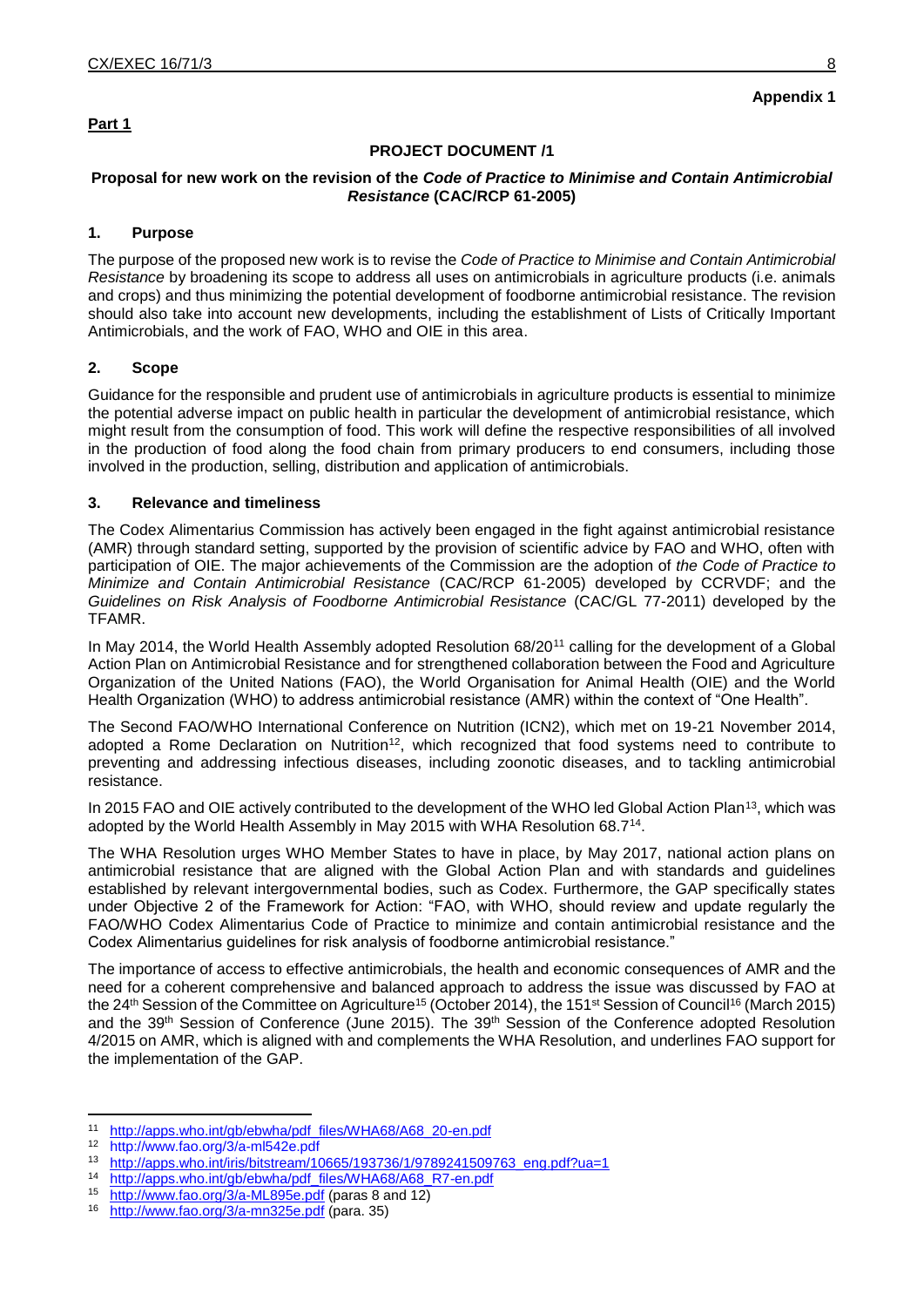The proposed new work responds to the rising public health threat of antimicrobial resistance, including AMR from antimicrobial use in the food chain and the request for action in the Global Action Plan on AMR and is consistent with the commitment taken by FAO and WHO Membership at the statutory bodies of the two organisations.

# **4. The main aspects to be covered**

The revision the Code of Practice will address all uses on antimicrobials in food and agriculture production and provide updated information, in particular with regard to: the inclusion of references to the lists of Critically Important Antimicrobials; the use of antimicrobials as growth promoters; the use of alternatives to AM (e.g. vaccines); and the inclusion of guidance on monitoring the use of antimicrobials.

The revision will also consider the outcomes and recommendations of the FAO, WHO and OIE Experts Meeting(s) on AMR (see Section 8).

### **5. An assessment against the criteria for the establishment of work priorities**

### *General criterion*

*Consumer protection from the point of view of health, food safety, ensuring fair practices in the food trade and taking into account the identified needs of developing countries.*

The proposed new work responds to the rising public health threat of antimicrobial resistance, including AMR from antimicrobial use in the food chain.

#### *Criteria applicable to general subjects*

*(a) Diversification of national legislations and apparent resultant or potential impediments to international trade.*

Many countries have adopted and are applying all or parts of the recommendations of *Code of Practice to Minimise and Contain Antimicrobial Resistance* (CAC/RCP 61-2005), while others do not yet have legislation on AMR.

*(b) Scope of work and establishment of priorities between the various sections of the work.*

Refer to Section 4.

*(c) Work already undertaken by other international organizations in this field and/or suggested by the relevant international intergovernmental body(ies).*

This work will take into account work undertaken in this area by FAO, WHO and OIE.

This work is specifically mentioned in the WHO Global Action Plan on Antimicrobial Resistance, which states under Objective 2 of the Framework for Action: "FAO, with WHO, should review and update regularly the FAO/WHO Codex Alimentarius Code of Practice to minimize and contain antimicrobial resistance and the Codex Alimentarius guidelines for risk analysis of foodborne antimicrobial resistance".

*(d) Amenability of the subject of the proposal to standardization.*

Prior work on this subject was developed by CCRVDF in two sessions (CCRVDF14 and 15).

*(e) Consideration of the global magnitude of the problem or issue.*

The global magnitude of antimicrobial resistance is recognised by the recent resolutions of statutory bodies of FAO and WHO (refer to Section 3).

### **6. Relevance to Codex strategic objectives**

The proposed work is directly related to the purpose of the Codex Alimentarius Commission, according to its *statutes*, to protect the health of the consumers and ensure fair practices in the food trade, as well as to the first Strategic Goal of the Codex Alimentarius Commission's Strategic Plan 2014-2019: "establish international food standards that address current and emerging food issues", and is consistent with Objective 1.2 "proactively identify emerging issues and member country needs and, where appropriate, develop relevant food standards". Further, it contributes to Activity 1.2.2 "develop and revise international and regional standards as needed, in response to needs identified by Members and in response to factors that affect food safety, nutrition and fair practices in the food trade". It is also consistent with Objective 1.3 "strengthen coordination and cooperation with other international standards-setting organizations seeking to avoid duplication of efforts and optimize opportunities."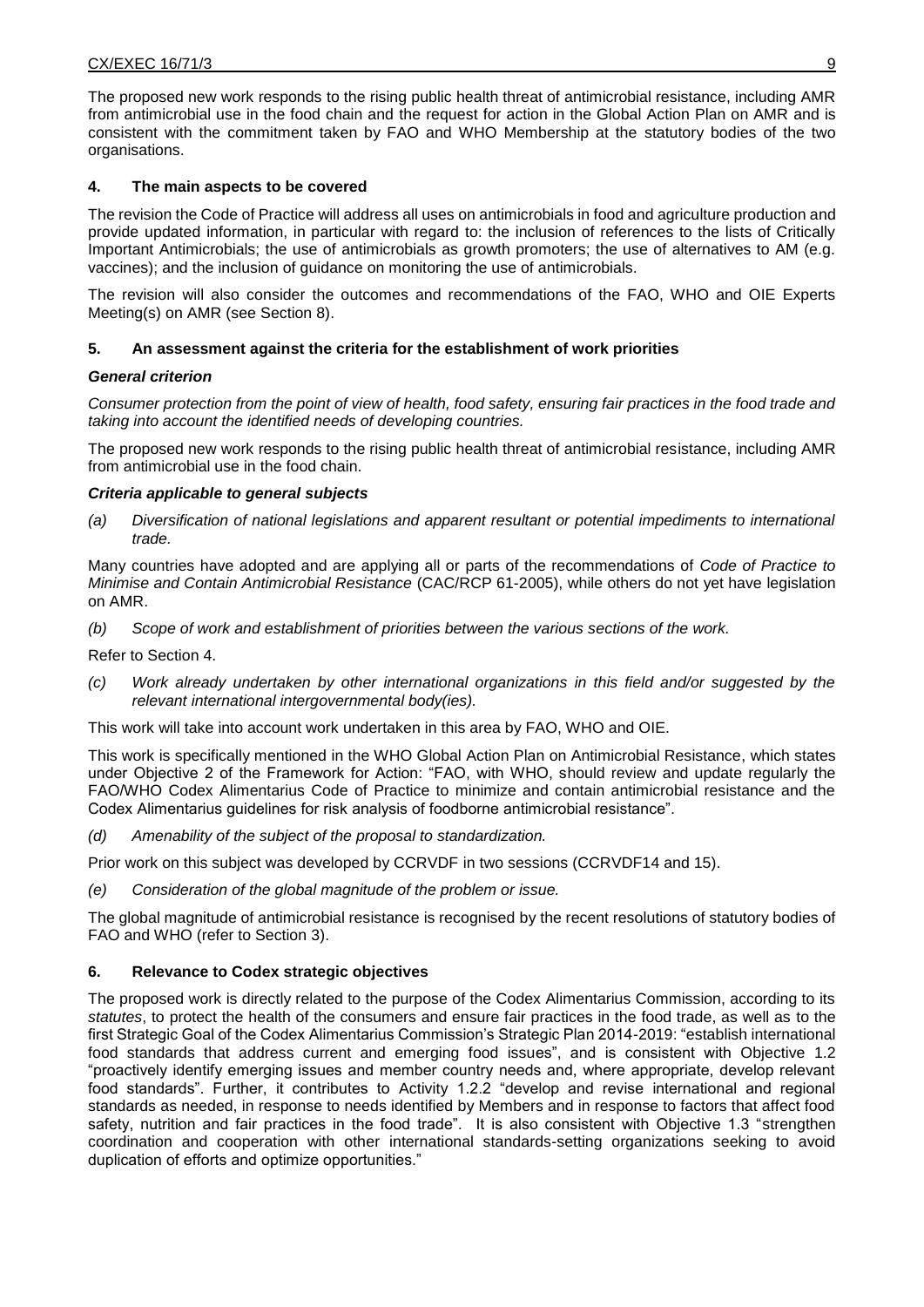# **7. Information on the relation between the proposal and other existing Codex documents**

The work will take into consideration the *Guidelines on Risk Analysis of Foodborne Antimicrobial Resistance* (CAC/GL 77-2011); the *Guidelines for the Design and Implementation of National Regulatory Food Safety Assurance Programmes Associated with the Use of Veterinary Drugs in Food Producing Animals* (CAC/GL 71-2009); the *Code of Practice on Good Animal Feeding (*CAC/RCP 54-2004); the *Code of Practice for Fish and Fishery Products* (CAC/RCP 53-2003); the *General Principles of Food Hygiene* (CAC/RCP 1-1969) as well as other Codes of Hygienic Practice for specific products.

# **8. Identification of any requirement for and availability of expert scientific advice**

Scientific advice is required to expand the scope of the Code of Practice and provide advice on relevant practice and management options for the expanded scope.

#### **9. Identification of any need for technical input to the standard from external bodies so that this can be planned for**

Collaboration with OIE will be important to ensure coherence with OIE texts.

### **10. Completion of the new work and other conditions**

Subject to the Codex Alimentarius Commission approval at its 39<sup>th</sup> session in 2016, the identification of the subsidiary body responsible, it is expected that the work can be completed in three sessions.

The proposed timeline for completion of the new work includes the start date, the proposed date for adoption at Step 5 and the proposed date for adoption by the Commission.

- Approval of new work: 2016
- Discussion at Step 3: 2017/2018
- Adoption at Step 5: 2019
- Adoption at Step 8: 2020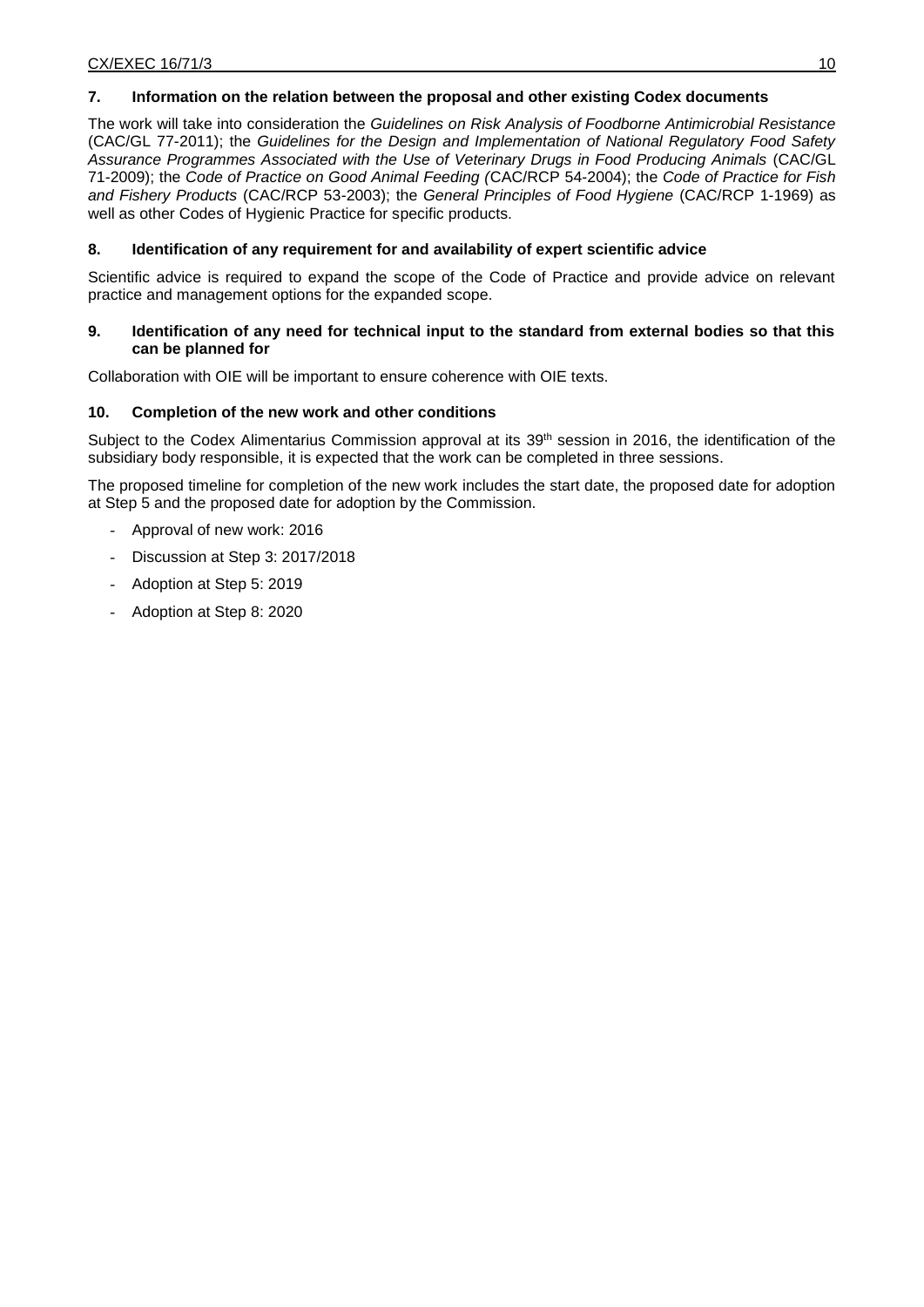### **Part 2**

### **PROJECT DOCUMENT /2**

#### **Proposal for new work on the Guidance on Integrated Surveillance of Antimicrobial Resistance**

#### **1. Purpose**

The purpose of the proposed new work is to provide Codex members with guidance on the design and implementation of a programme for integrated surveillance of antimicrobial resistance (AMR) and thus promoting a harmonised approach among countries to AMR surveillance that will facilitate the exchange and analysis of data from different areas, countries and regions.

### **2. Scope**

Integrated surveillance of AMR on foodborne bacteria is the coordinated sampling and testing of bacteria from food animals, foods and clinically ill humans and the subsequent evaluation of AMR trends throughout the food production and supply chain using harmonised methods. Global harmonisation of an integrated surveillance programme is needed so that surveillance data from different areas, countries or regions can be more easily compared. 17

#### **3. Relevance and timeliness**

The Codex Alimentarius Commission has actively been engaged in the fight against antimicrobial resistance (AMR) through standard setting, supported by the provision of scientific advice by FAO and WHO, often with participation of OIE. The major achievements of the Commission are the adoption of *the Code of Practice to Minimize and Contain Antimicrobial Resistance* (CAC/RCP 61-2005) developed by CCRVDF; and the *Guidelines on Risk Analysis of Foodborne Antimicrobial Resistance* (CAC/GL 77-2011) developed by the TFAMR.

In May 2014, the World Health Assembly adopted Resolution 68/20<sup>18</sup> calling for the development of a Global Action Plan on Antimicrobial Resistance and for strengthened collaboration between the Food and Agriculture Organization of the United Nations (FAO), the World Organisation for Animal Health (OIE) and the World Health Organization (WHO) to address antimicrobial resistance (AMR) within the context of "One Health".

The Second FAO/WHO International Conference on Nutrition (ICN2), which met on 19-21 November 2014, adopted a Rome Declaration on Nutrition<sup>19</sup>, which recognized that food systems need to contribute to preventing and addressing infectious diseases, including zoonotic diseases, and tackling antimicrobial resistance.

In 2015 FAO and OIE actively contributed to the development of the WHO led Global Action Plan<sup>20</sup>, which was adopted by the World Health Assembly in May 2015 with WHA Resolution 68.7<sup>21</sup>.

The WHA Resolution urges WHO Member States to have in place, by May 2017, national action plans on antimicrobial resistance that are aligned with the Global Action Plan and with standards and guidelines established by relevant intergovernmental bodies, such as Codex. Furthermore, the GAP specifically states under Objective 2 of the Framework for Action: "FAO, with WHO, should review and update regularly the FAO/WHO Codex Alimentarius Code of Practice to minimize and contain antimicrobial resistance and the Codex Alimentarius guidelines for risk analysis of foodborne antimicrobial resistance."

The importance of access to effective antimicrobials, the health and economic consequences of AMR and the need for a coherent comprehensive and balanced approach to address the issue was discussed by FAO at the 24<sup>th</sup> Session of the Committee on Agriculture<sup>22</sup> (October 2014), the 151<sup>st</sup> Session of Council<sup>23</sup> (March 2015) and the 39<sup>th</sup> Session of Conference (June 2015). The 39<sup>th</sup> Session of the Conference adopted Resolution 4/2015 on AMR, which is aligned with and complements the WHA Resolution, and underlines FAO support for the implementation of the GAP.

1

<sup>17</sup> Integrated surveillance of antimicrobial resistance, Guidance from a WHO Advisory Group, WHO 2013 : [http://www.who.int/foodsafety/publications/agisar\\_guidance/en/\)](http://www.who.int/foodsafety/publications/agisar_guidance/en/)

<sup>18</sup> [http://apps.who.int/gb/ebwha/pdf\\_files/WHA68/A68\\_20-en.pdf](http://apps.who.int/gb/ebwha/pdf_files/WHA68/A68_20-en.pdf)<br>19 http://www.foe.org/2/e.ml542e.ndf

<sup>19</sup> <http://www.fao.org/3/a-ml542e.pdf>

<sup>&</sup>lt;sup>20</sup> [http://apps.who.int/gb/ebwha/pdf\\_files/WHA68/A68\\_20-en.pdf](http://apps.who.int/gb/ebwha/pdf_files/WHA68/A68_20-en.pdf)<br><sup>21</sup> http://apps.who.int/gb/chwha/pdf\_files/MHA68/A68\_BZ\_op.pdf

<sup>&</sup>lt;sup>21</sup> [http://apps.who.int/gb/ebwha/pdf\\_files/WHA68/A68\\_R7-en.pdf](http://apps.who.int/gb/ebwha/pdf_files/WHA68/A68_R7-en.pdf)<br><sup>22</sup> http://www.fpe.org/2/p\_ML895e.pdf (paras 8, and 12)

<http://www.fao.org/3/a-ML895e.pdf> (paras 8 and 12)

<sup>23</sup> <http://www.fao.org/3/a-mn325e.pdf> (para. 35)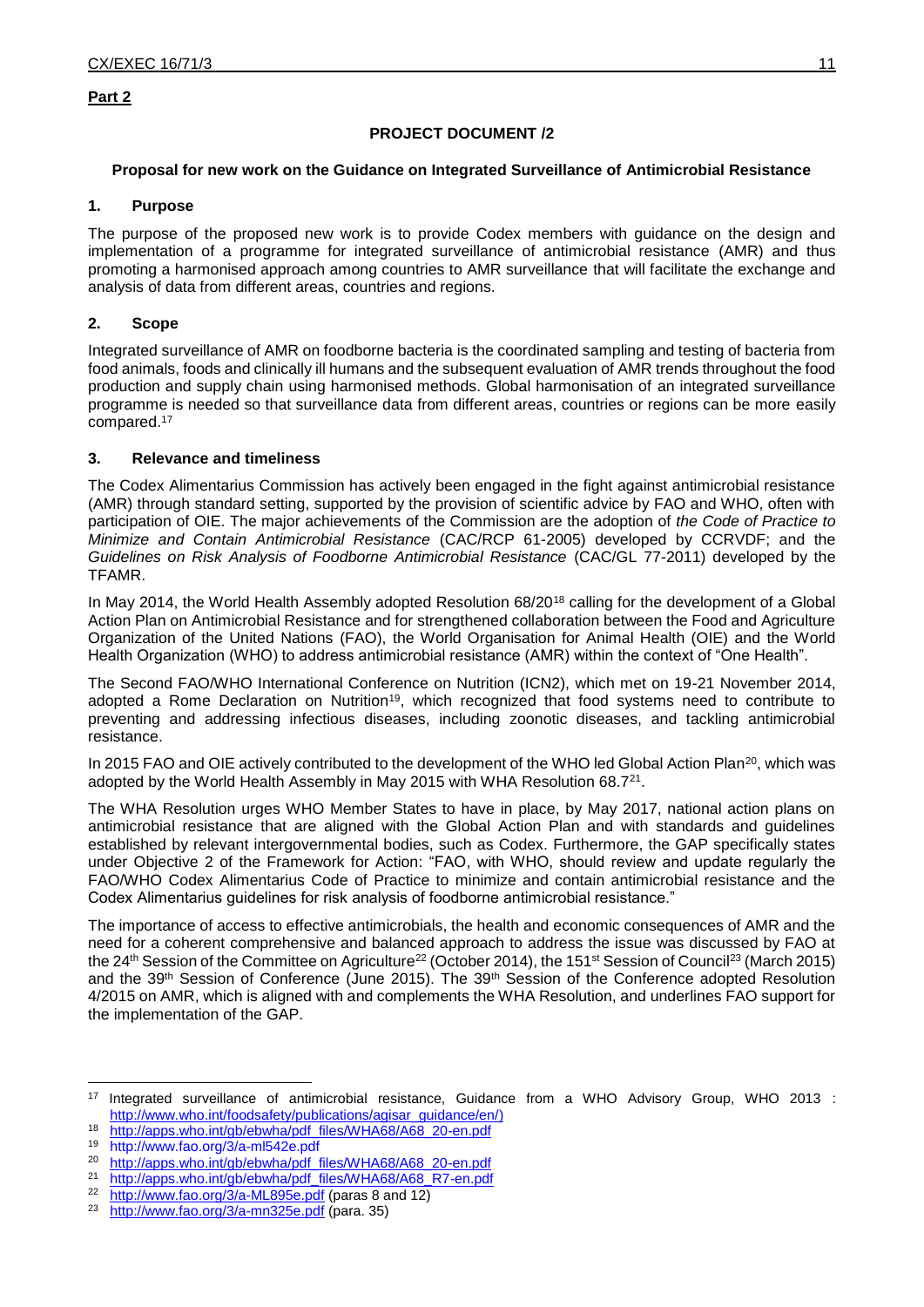#### CX/EXEC 16/71/3 12

The proposed new work responds to the rising public health threat of antimicrobial resistance, including AMR from antimicrobial use in the food chain and the request for action in the Global Action Plan on AMR and is consistent with the commitment taken by FAO and WHO Membership at the statutory bodies of the two organisations.

# **4. The main aspects to be covered**

The Guidelines will cover the following aspects:

- i. Approaches to integrated surveillance of AMR
- ii. Key components of integrated surveillance of AMR, including:
	- o sampling sources
	- o target microorganisms
	- $\circ$  sampling design
	- o laboratory testing
	- o data analysis and reporting
- iii. Incorporation of information from integrated surveillance into management of AMR.

### **5. An assessment against the criteria for the establishment of work priorities**

# **The following assessment has been made in accordance with the Criteria for Establishment of Work Priorities:**

#### *General criterion*

*Consumer protection from the point of view of health, food safety, ensuring fair practices in the food trade and taking into account the identified needs of developing countries.*

The proposed new work responds to the rising public health threat of antimicrobial resistance, including AMR from antimicrobial use in the food chain.

### *Criteria applicable to general subjects*

*(a) Diversification of national legislations and apparent resultant or potential impediments to international trade.*

International guidance on the design and implementation of a programme for integrated surveillance of antimicrobial resistance will promote a harmonised approach among countries to AMR surveillance and will facilitate the exchange and analysis of data from different areas, countries and regions.

*(b) Scope of work and establishment of priorities between the various sections of the work.*

Refer to Section 4.

*(c) Work already undertaken by other international organizations in this field and/or suggested by the relevant international intergovernmental body(ies).*

This work will take into account work undertaken WHO AGISAR, in particular AGISAR Guidance on integrated surveillance of antimicrobial resistance: [http://www.who.int/foodsafety/publications/agisar\\_guidance/en/](http://www.who.int/foodsafety/publications/agisar_guidance/en/)

*(d) Amenability of the subject of the proposal to standardization.*

Work on the development of the *Guidelines on Risk Analysis of Foodborne Antimicrobial Resistance* (CAC/GL 77-2011) was successfully completed by the ad hoc Intergovernmental Task Force on Antimicrobial Resistance (TFAMR), which was dissolved by CAC in 2011.

*(e) Consideration of the global magnitude of the problem or issue.*

The global magnitude of antimicrobial resistance is recognised by the recent resolutions of statutory bodies of FAO and WHO (refer to Section 3).

### **6. Relevance to Codex strategic objectives**

The proposed work is directly related to the purpose of the Codex Alimentarius Commission, according to its *statutes*, to protect the health of the consumers and ensure fair practices in the food trade, as well as to the first Strategic Goal of the Codex Alimentarius Commission's Strategic Plan 2014-2019: "establish international food standards that address current and emerging food issues", and is consistent with Objective 1.2 "proactively identify emerging issues and member country needs and, where appropriate, develop relevant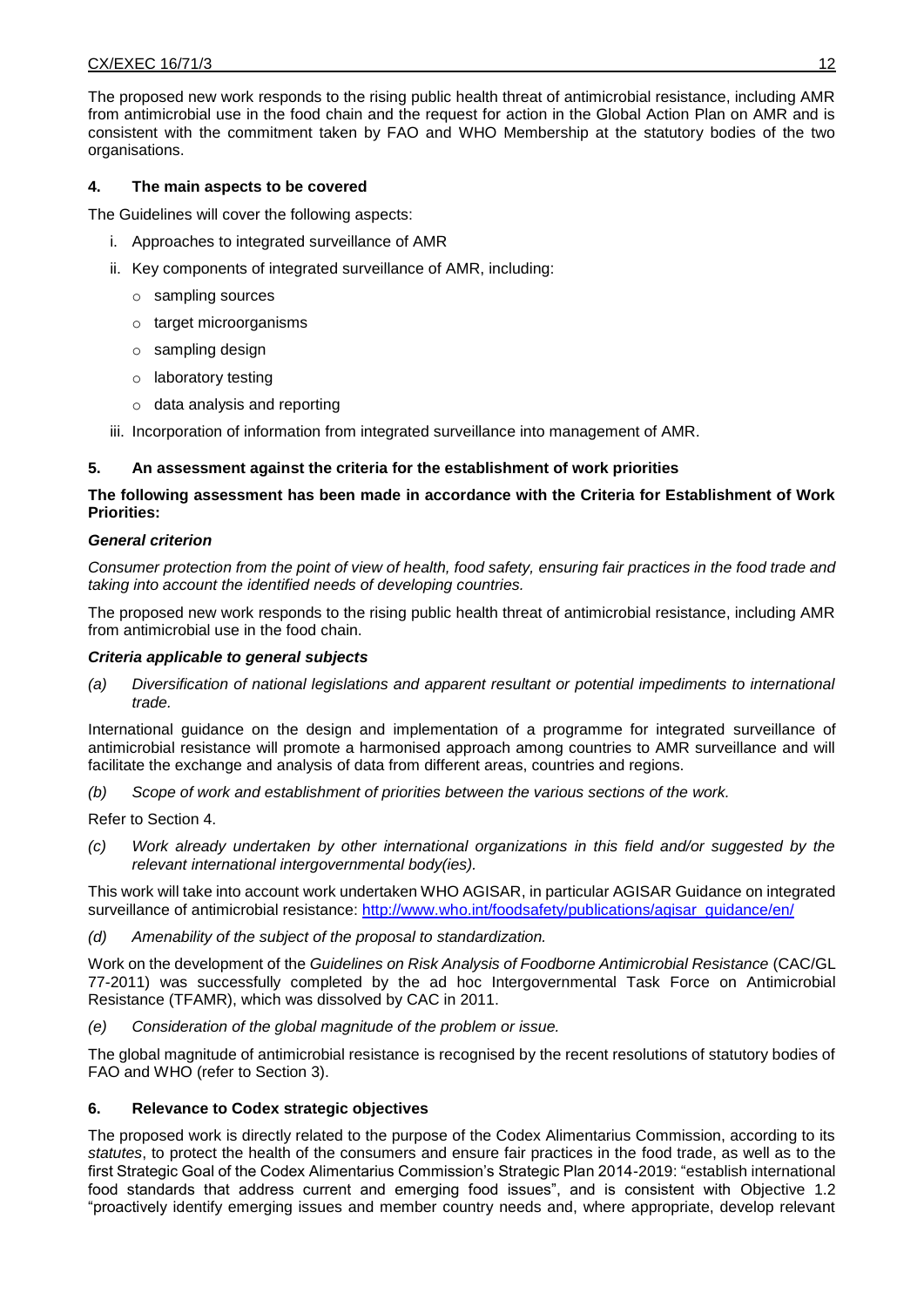food standards". Further, it contributes to Activity 1.2.2 "develop and revise international and regional standards as needed, in response to needs identified by Members and in response to factors that affect food safety, nutrition and fair practices in the food trade". It is also consistent with Objective 1.3 "strengthen coordination and cooperation with other international standards-setting organizations seeking to avoid duplication of efforts and optimize opportunities."

### **7. Information on the relation between the proposal and other existing Codex documents**

The work will take into consideration the *Guidelines on Risk Analysis of Foodborne Antimicrobial Resistance* (CAC/GL 77-2011); and the *Code of Practice to Minimise and Contain Antimicrobial Resistance* (CAC/RCP 61-2005); and the *Guidelines for the Design and Implementation of National Regulatory Food Safety Assurance Programmes Associated with the Use of Veterinary Drugs in Food Producing Animals* (CAC/GL 71-2009).

### **8. Identification of any requirement for and availability of expert scientific advice**

This work will take into account the Guidance on Integrated Surveillance of Antimicrobial Resistance, developed by the WHO Advisory Group on Integrated Surveillance of Antimicrobial Resistance (AGISAR). Therefore, AGISAR support will be important to ensure that the guidelines take into account the latest developments.

### **9. Identification of any need for technical input to the standard from external bodies so that this can be planned for**

Collaboration with OIE will be important to ensure coherence with OIE texts.

### **10. Completion of the new work and other conditions**

Subject to the Codex Alimentarius Commission approval at its 39<sup>th</sup> session in 2016, the identification of the subsidiary body responsible, it is expected that the work can be completed in three sessions.

The proposed timeline for completion of the new work includes the start date, the proposed date for adoption at Step 5 and the proposed date for adoption by the Commission.

- Approval of new work: 2016
- Discussion at Step 3: 2017/2018
- Adoption at Step 5: 2019
- Adoption at Step 8: 2020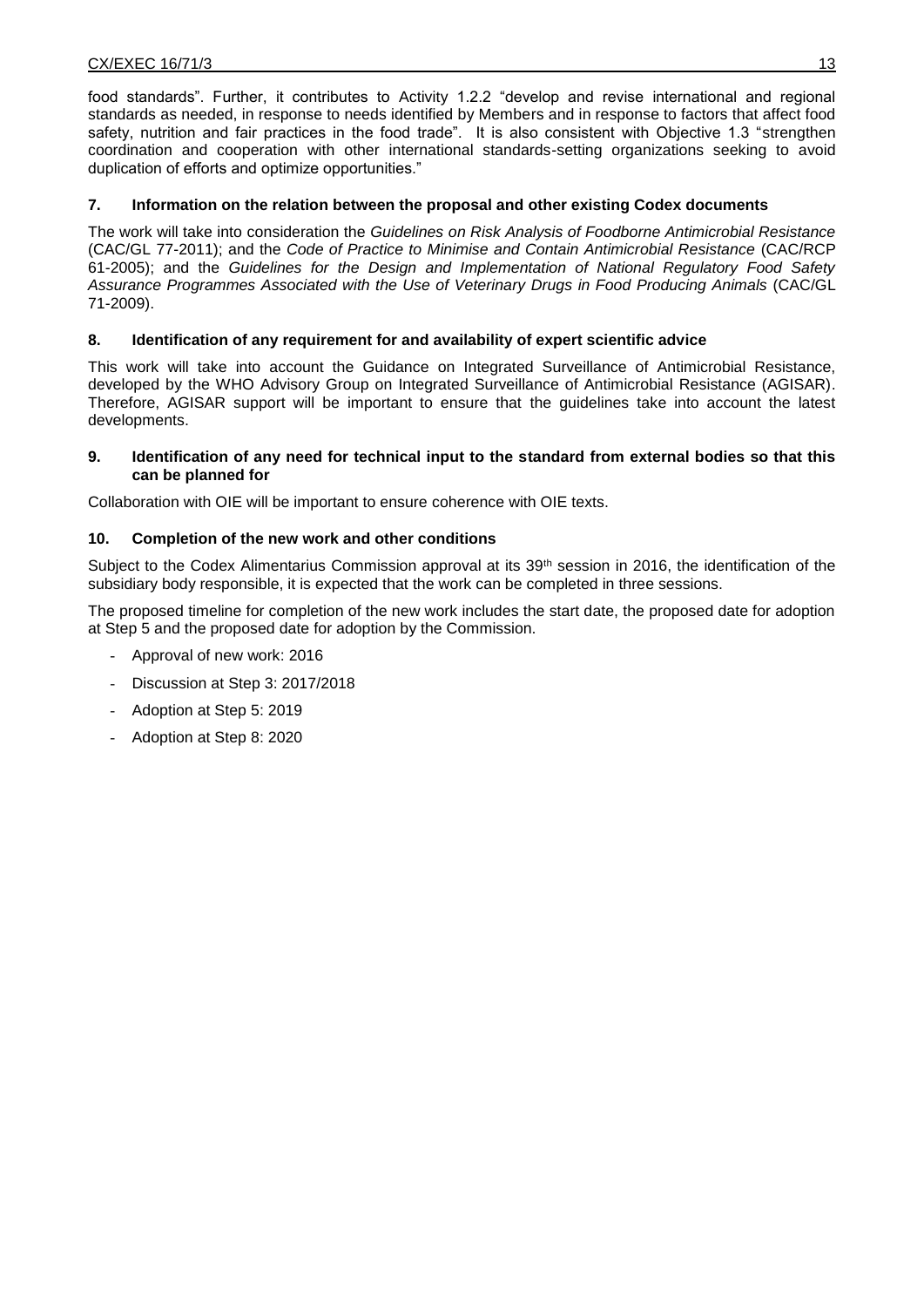# **Appendix 2**

# **TERMS OF REFERENCE OF THE AD HOC CODEX INTERGOVERNMENTAL TASK FORCE ON ANTIMICROBIAL RESISTANCE**

#### **Objectives**

To develop science based guidance on the prudent use of antimicrobials in agriculture and on integrated surveillance, taking full account of the work and standards of other relevant international organizations, such as FAO, WHO and OIE and the One-Health approach. The intent of these guidance documents is: (i) to ensure that measures are taken across the food chain to minimise the development and spread of AMR and (ii) to ensure a coordinated approach to surveillance of antimicrobial resistance.

#### **Terms of reference**

- (i) To revise the *Code of Practice to Minimise and Contain Antimicrobial Resistance* (CAC/RCP 61-2005) to address all uses on antimicrobials in agriculture products (i.e. animals and crops). The revision should also take into account new developments, including the establishment of Lists of Critically Important Antimicrobials, and the work of FAO, WHO and OIE in this area.
- (ii) To develop guidelines on integrated surveillance of Antimicrobial Resistance, taking into account the guidance developed by the WHO Advisory Group on Integrated Surveillance of Antimicrobial Resistance (AGISAR).

# **Time frame**

The Task Force shall complete its work within three (max four sessions), starting in 2017.